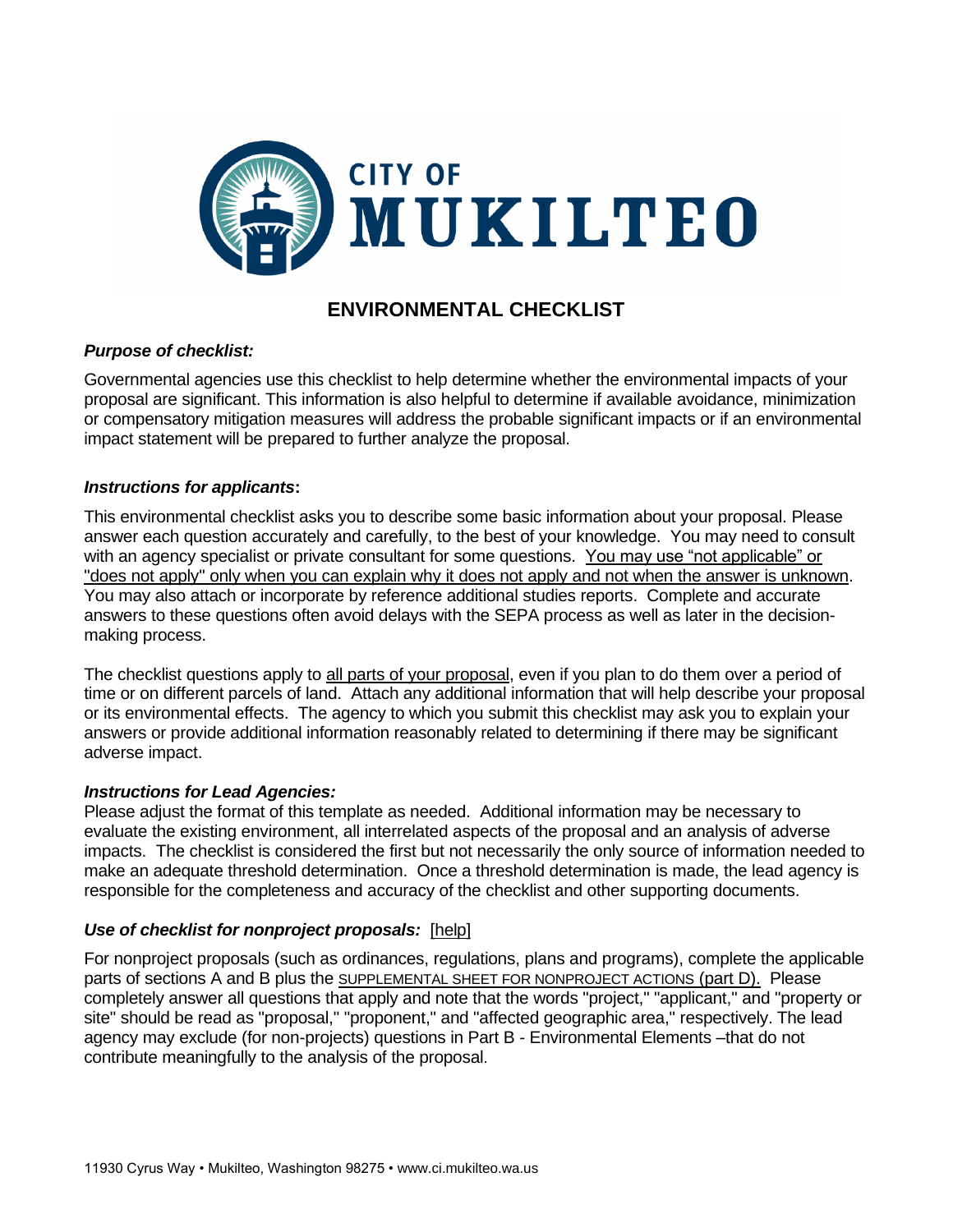# **A. Background**

- 1. Name of proposed project, if applicable: *Zhang Family LLC Short Plat*
- 2. Name of applicant: Fred Baxter & Associates, Architecture. *Zhang Family LLC*
- 3. Address and phone number of applicant and contact person: *Andrew S. Lofstedt., 5205 S 2nd Ave., Suite A, Everett, WA. 98203, (425) 252-1884*
- 4. Date checklist prepared: *November 22, 2019*
- 5. Agency requesting checklist: *City of Mukilteo*
- 6. Proposed timing or schedule (including phasing, if applicable): *Preliminary Approval: Winter 2019 Construction: Spring 2020 Final Approval/Recording: Fall 2020*

7. Do you have any plans for future additions, expansion, or further activity related to or connected with this proposal? If yes, explain.

*Construction of required improvements per conditions of preliminary approval. Construction of 3 (three) single-family residences.* 

8. List any environmental information you know about that has been prepared, or will be prepared, directly related to this proposal.

*Geotechnical Analysis by Nelson Geotechical dated June 16, 2016 and as amended or supplemented in a letter dated February 8,2017. SEPA Checklist dated November 22, 2019.*

- 9. Do you know whether applications are pending for governmental approvals of other proposals directly affecting the property covered by your proposal? If yes, explain. *No.*
- 10. List any government approvals or permits that will be needed for your proposal, if known. *City of Mukilteo: Land Use Permit, Building Permit, Engineering Permit for clearing and grading, right-of-way work and stormwater management. Preliminary and final short plat approval. SEPA threshold determination. Mukilteo Water and Waste Water District: Developer Extension Agreement for extension of sewer main and installation of new water services. Burlington Northern permit to discharge storm drainage in their R.O.W.*

11. Give brief, complete description of your proposal, including the proposed uses and the size of the project and site. There are several questions later in this checklist that ask you to describe certain aspects of your proposal. You do not need to repeat those answers on this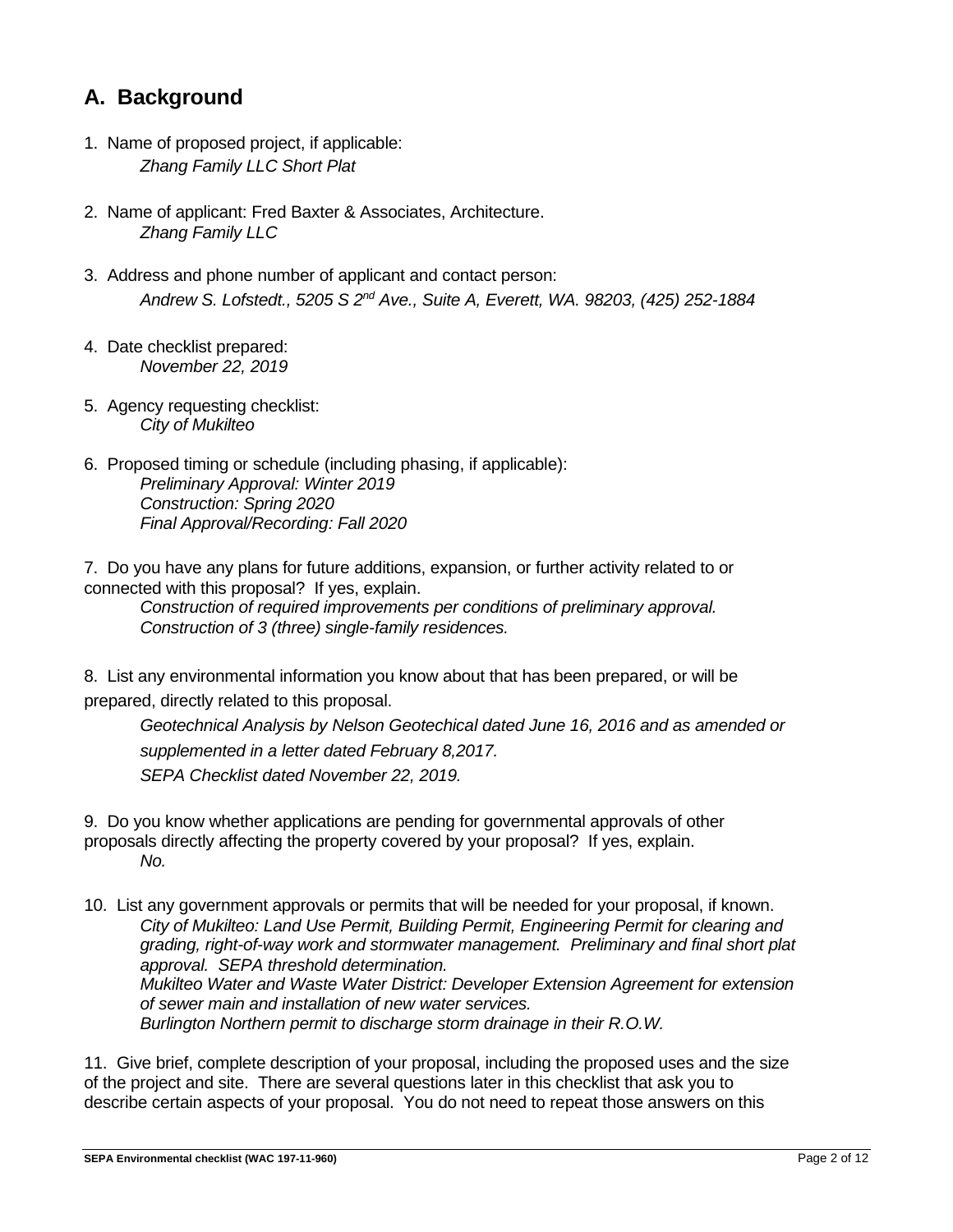page. (Lead agencies may modify this form to include additional specific information on project description.)

*3-Lot Short Plat along with the demolition of an existing vacant single family residence and construction of a new 2 story single family residence with 10,156 s.f. of living space and a 1,502 s.f. 4 car garage. A new driveway will be constructed with access to the existing private road on the east side of the property that will be upgraded to current City Standards. This project will require extension of the sewer main in 53rd Avenue West to allow connection of the new residence and to allow service to the two future short plat* lots. New water services will also be provided for the new residence and future lots. The *new residence will have an NFPA 13D fire sprinkler installed due to access limitations as prescribed by the Mukilteo fire department.*

12. Location of the proposal. Give sufficient information for a person to understand the precise location of your proposed project, including a street address, if any, and section, township, and range, if known. If a proposal would occur over a range of area, provide the range or boundaries of the site(s). Provide a legal description, site plan, vicinity map, and topographic map, if reasonably available. While you should submit any plans required by the agency, you are not required to duplicate maps or detailed plans submitted with any permit applications related to this checklist.

*Project Address: 7908 53rd Avenue West, Mukilteo 98275 Located in the SW Quarter, Section 9, Township 28N, Range 4E Legal Description: See site plan attached to application Vicinity Map, Topographic Survey and Site Plan: Attached to application*

# **B. ENVIRONMENTAL ELEMENTS**

# **1. Earth**

- a. General description of the site:
- (circle one): *Flat,* rolling, hilly, *steep slopes*, mountainous, other : *Relatively flat upper developable area with steep slopes to the west and east.*
- b. What is the steepest slope on the site (approximate percent slope)? *75-115% per Geotech.*
- c. What general types of soils are found on the site (for example, clay, sand, gravel, peat, muck)? If you know the classification of agricultural soils, specify them and note any agricultural land of long-term commercial significance and whether the proposal results in removing any of these soils. *Vashon Till (dense silty sand with gravel)*
- d. Are there surface indications or history of unstable soils in the immediate vicinity? If so, describe. *Not significant on this property – see Geotech report.*
- e. Describe the purpose, type, total area, and approximate quantities and total affected area of any filling, excavation, and grading proposed. Indicate source of fill. *General site grading for new residence, driveway, and private road. 1,150 c.y. cut and 71 c.y. fill.*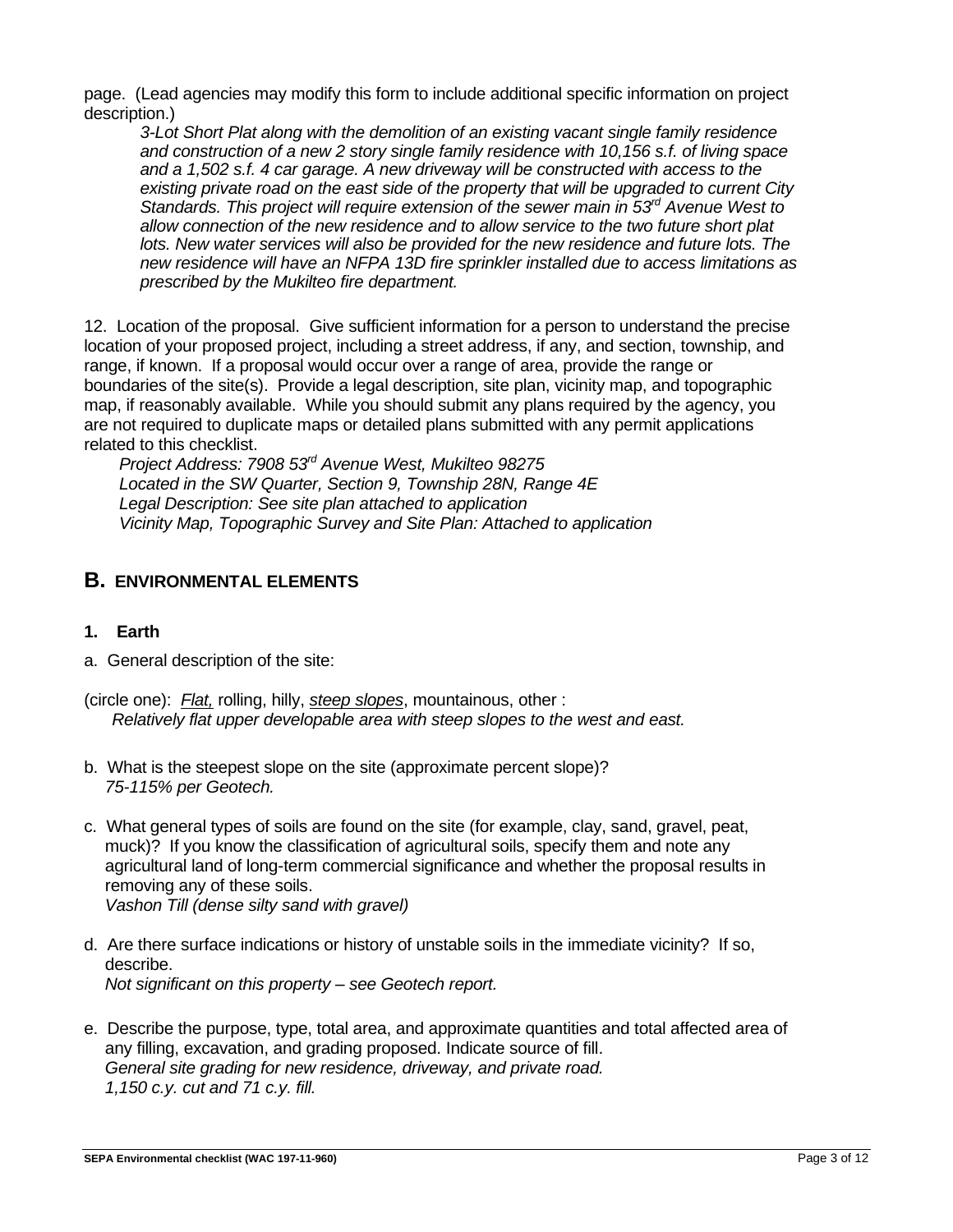- f. Could erosion occur as a result of clearing, construction, or use? If so, generally describe. *Development will be in accordance with recommendations of Geotech and provisions to minimize erosion during construction are specified on the Civil drawings.*
- g. About what percent of the site will be covered with impervious surfaces after project construction (for example, asphalt or buildings)? *10%*
- h. Proposed measures to reduce or control erosion, or other impacts to the earth, if any: *Comply with Geotech report recommendations, the 2015 DOE Stormwater Management Manual, and BMP's as specified on Civil drawings.*

# **2. Air**

- a. What types of emissions to the air would result from the proposal during construction, operation, and maintenance when the project is completed? If any, generally describe and give approximate quantities if known. *Dust from construction activities.*
- b. Are there any off-site sources of emissions or odor that may affect your proposal? If so, generally describe.

*N/A.*

c. Proposed measures to reduce or control emissions or other impacts to air, if any: *None.*

# 3. **Water**

- a. Surface Water:
	- 1) Is there any surface water body on or in the immediate vicinity of the site (including year-round and seasonal streams, saltwater, lakes, ponds, wetlands)? If yes, describe type and provide names. If appropriate, state what stream or river it flows into. *Puget Sound to the west of the western steep slope of the site.*
	- 2) Will the project require any work over, in, or adjacent to (within 200 feet) the described waters? If yes, please describe and attach available plans. *No.*
	- 3) Estimate the amount of fill and dredge material that would be placed in or removed from surface water or wetlands and indicate the area of the site that would be affected. Indicate the source of fill material. *N/A.*
	- 4) Will the proposal require surface water withdrawals or diversions? Give general description, purpose, and approximate quantities if known. *No.*
	- 5) Does the proposal lie within a 100-year floodplain? If so, note location on the site plan. *No.*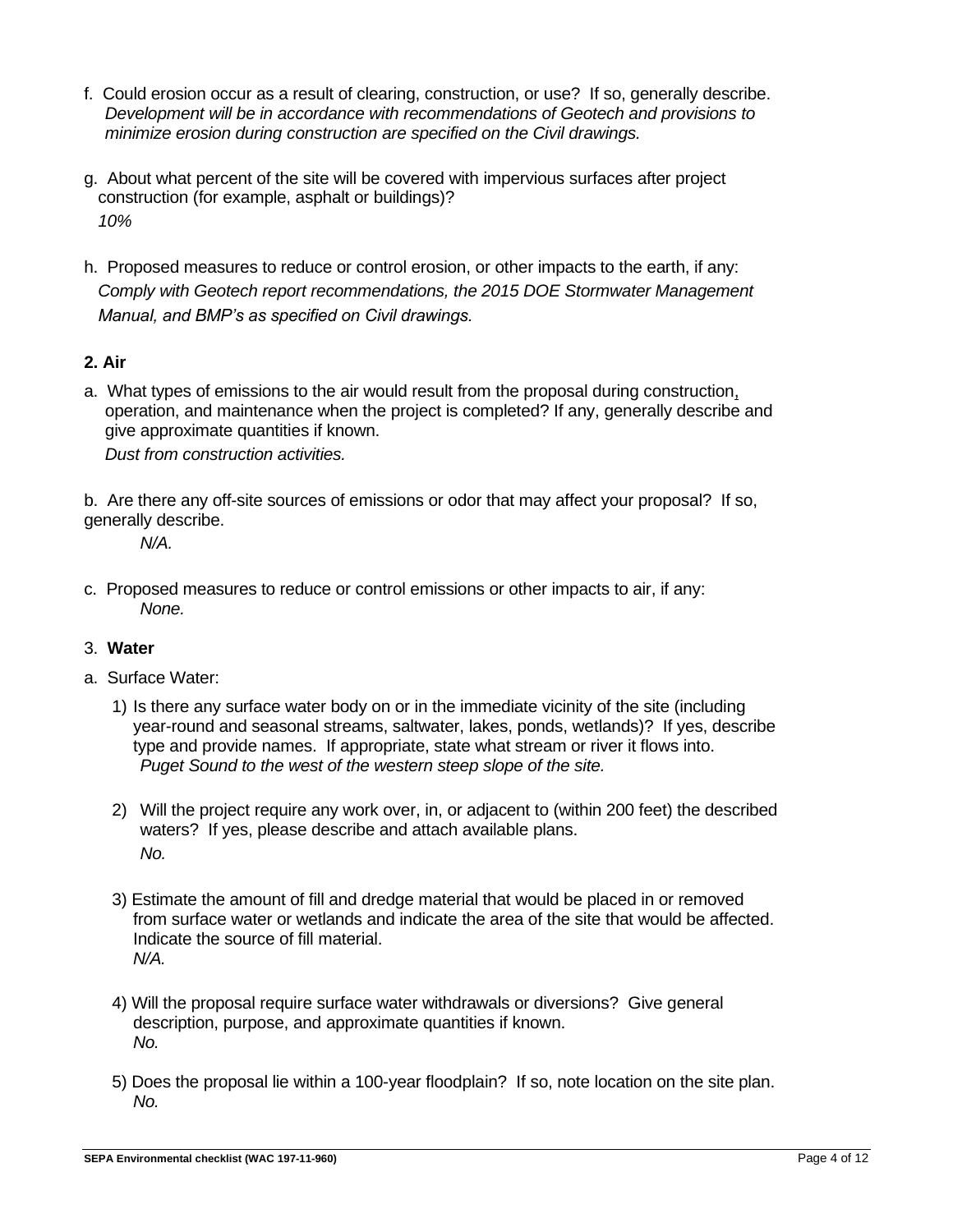- 6) Does the proposal involve any discharges of waste materials to surface waters? If so, describe the type of waste and anticipated volume of discharge. *No.*
- b. Ground Water:
	- 1) Will groundwater be withdrawn from a well for drinking water or other purposes? If so, give a general description of the well, proposed uses and approximate quantities withdrawn from the well. Will water be discharged to groundwater? Give general description, purpose, and approximate quantities if known. *No.*
	- 2) Describe waste material that will be discharged into the ground from septic tanks or other sources, if any (for example: Domestic sewage; industrial, containing the following chemicals. . . ; agricultural; etc.). Describe the general size of the system, the number of such systems, the number of houses to be served (if applicable), or the number of animals or humans the system(s) are expected to serve. *N/A*
- c. Water runoff (including stormwater):
	- 1) Describe the source of runoff (including storm water) and method of collection and disposal, if any (include quantities, if known). Where will this water flow? Will this water flow into other waters? If so, describe. *Storm water will be collected from roofs (20.257 s.f.) and impervious paving areas (12,252 s.f.) and discharged at the bottom of the western slope to Puget Sound via the Burlington Northern R.O.W., except that a "base flow" will be directed to the east basin per Civil drawings.*
	- 2) Could waste materials enter ground or surface waters? If so, generally describe. *No.*
	- 3) Does the proposal alter or otherwise affect drainage patterns in the vicinity of the site? If so, describe.

*Existing flows are to the west and east. After considerable study and research, it has been decided to direct all site runoff to the west to the BNSF ROW, except that a "base*  flow" will be directed to the east basin. This is in compliance with recommendations in *MR#4, "Preservation of Natural Drainage Systems and Outfalls", but requires applying a Direct Discharge Exemption from MR#7, "Flow Control". Refer to Drainage Report prepared by Site Design Services.*

d. Proposed measures to reduce or control surface, ground, and runoff water, and drainage pattern impacts, if any:

*The civil engineering drawings specify measures in accordance with DOE manual that will control impacts.*

# 4. **Plants**

a. Check the types of vegetation found on the site: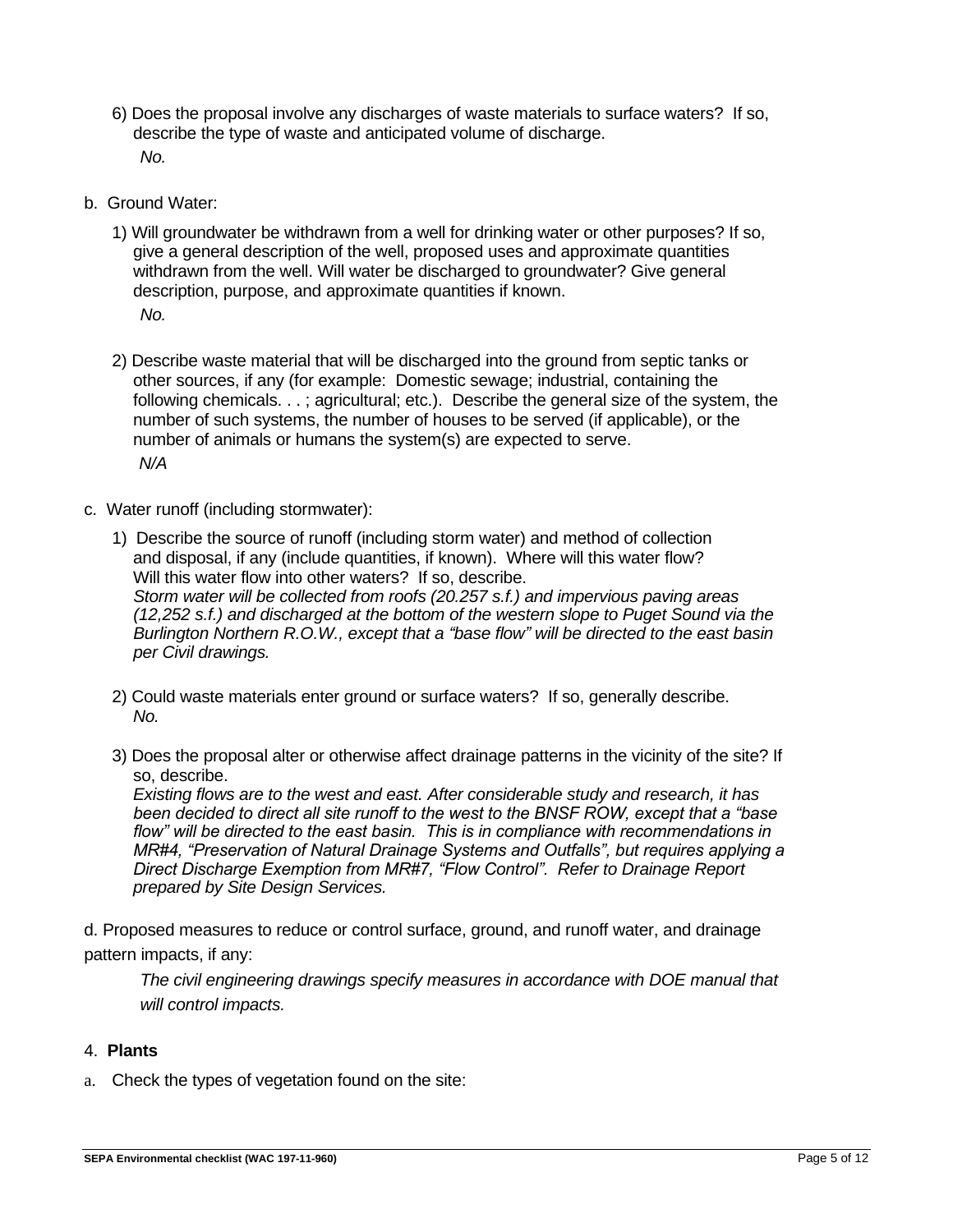\_X\_deciduous tree: alder, maple, aspen, other

\_X\_\_evergreen tree: fir, cedar, pine, other

\_X\_\_shrubs

\_X\_\_grass

\_\_\_\_pasture

- \_\_\_crop or grain
- \_\_\_\_ Orchards, vineyards or other permanent crops.
- wet soil plants: cattail, buttercup, bullrush, skunk cabbage, other
- \_\_\_\_water plants: water lily, eelgrass, milfoil, other
- \_\_\_\_other types of vegetation
- b. What kind and amount of vegetation will be removed or altered? *The flat, developable area of the site will be cleared of most existing vegetation except significant tees as identified on the Site Plan and Landscape Plan. The Landscape Plan specifics revegetation measures. Vegetation on the steep slope areas will not be disturbed.*
- c. List threatened and endangered species known to be on or near the site. *Not known.*
- d. Proposed landscaping, use of native plants, or other measures to preserve or enhance vegetation on the site, if any: *The landscape plan specifies revegetation of the development area including native and ornamental plantings.*
- e. List all noxious weeds and invasive species known to be on or near the site. *Not known.*

# 5. **Animals**

a. List any birds and other animals which have been observed on or near the site or are known to be on or near the site.

Examples include:

birds: hawk, heron, eagle, songbirds, other: Local species mammals: deer, bear, elk, beaver, other: rabbits fish: bass, salmon, trout, herring, shellfish, other

- b. List any threatened and endangered species known to be on or near the site. *Not known.*
- c. Is the site part of a migration route? If so, explain. *Not known.*
- d. Proposed measures to preserve or enhance wildlife, if any: *None.*
- e. List any invasive animal species known to be on or near the site.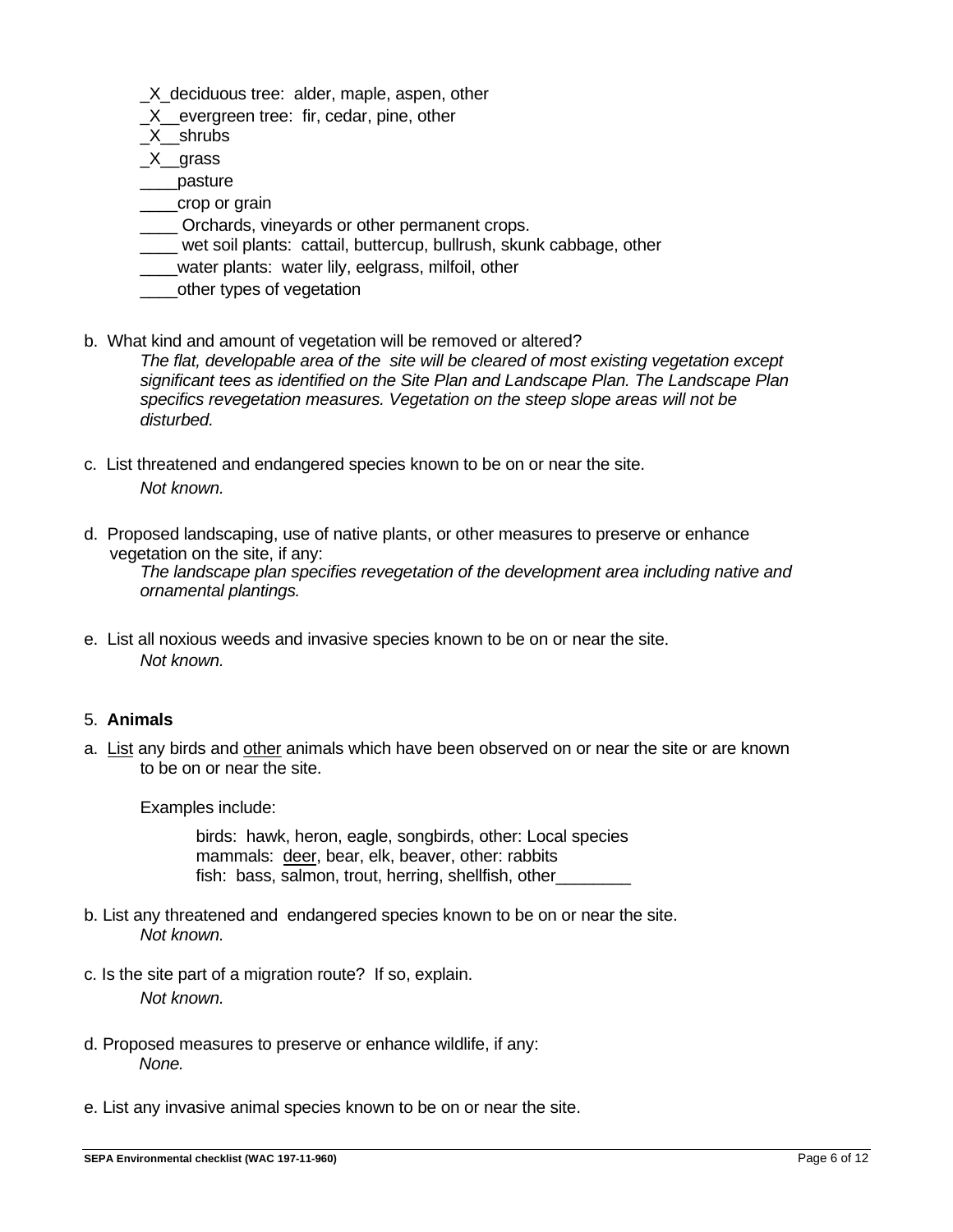*Not known.*

# 6. **Energy and Natural Resources**

a. What kinds of energy (electric, natural gas, oil, wood stove, solar) will be used to meet the completed project's energy needs? Describe whether it will be used for heating, manufacturing, etc. *Natural gas for heating and cooking and electricity for power, lighting, and AC.* 

b. Would your project affect the potential use of solar energy by adjacent properties? If so, generally describe.

*No.*

c. What kinds of energy conservation features are included in the plans of this proposal? List other proposed measures to reduce or control energy impacts, if any: *Comply with the Washington State Energy Code.*

# 7. **Environmental Health**

a. Are there any environmental health hazards, including exposure to toxic chemicals, risk of fire and explosion, spill, or hazardous waste, that could occur as a result of this proposal? If so, describe.

*N/A.*

- 1) Describe any known or possible contamination at the site from present or past uses. *N/A.*
- 2) Describe existing hazardous chemicals/conditions that might affect project development and design. This includes underground hazardous liquid and gas transmission pipelines located within the project area and in the vicinity. *N/A.*
- 3) Describe any toxic or hazardous chemicals that might be stored, used, or produced during the project's development or construction, or at any time during the operating life of the project. *N/A.*
- 4) Describe special emergency services that might be required. *N/A.*
- 5) Proposed measures to reduce or control environmental health hazards, if any: *None.*

# b.Noise

1) What types of noise exist in the area which may affect your project (for example: traffic, equipment, operation, other)? *Noise from railroad at bottom of western slope.*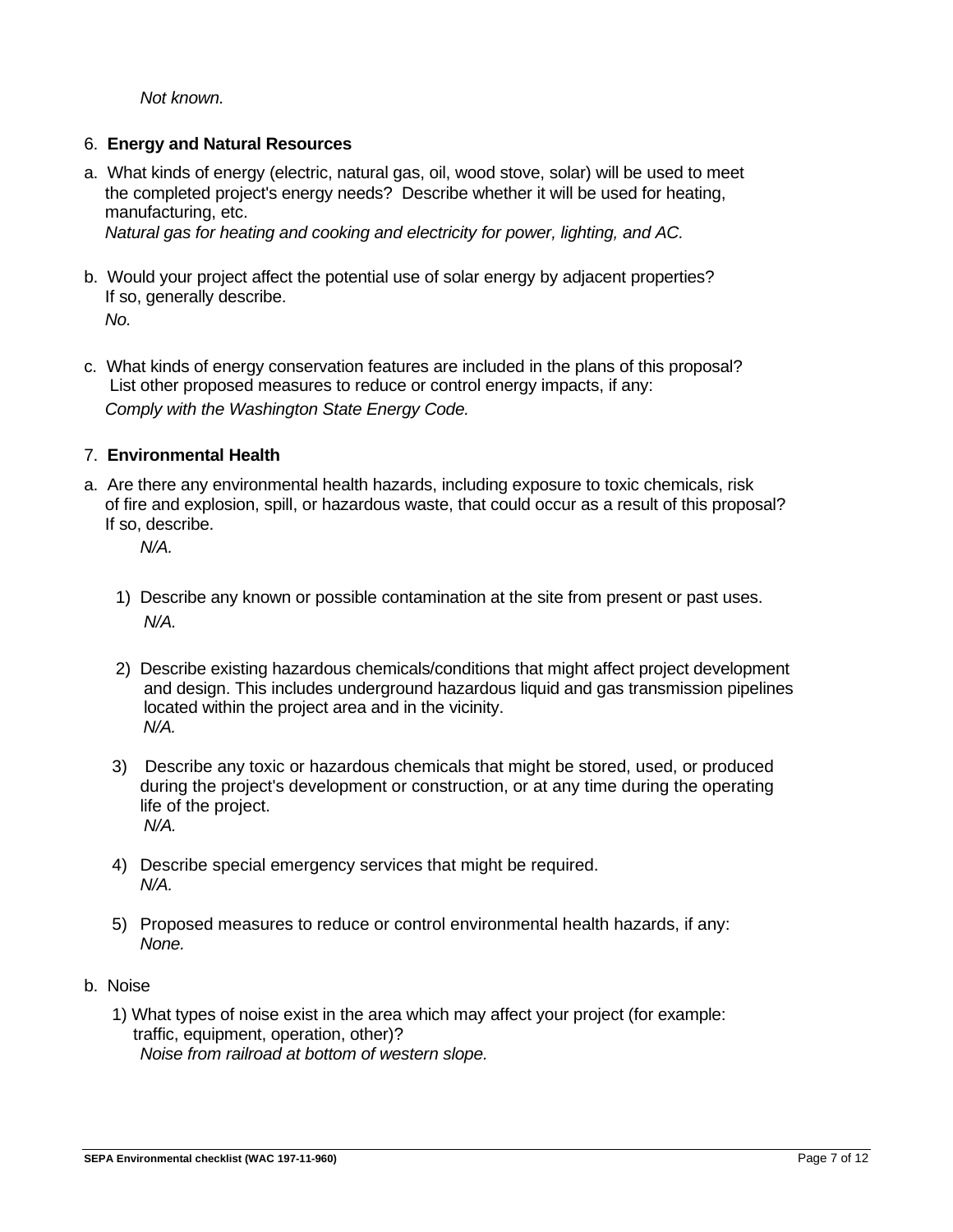2) What types and levels of noise would be created by or associated with the project on a short-term or a long-term basis (for example: traffic, construction, operation, other)? Indicate what hours noise would come from the site.

*That typical of construction activity.*

3) Proposed measures to reduce or control noise impacts, if any: *Adhere to construction hours prescribed by the City.*

# 8. **Land and Shoreline Use**

- a. What is the current use of the site and adjacent properties? Will the proposal affect current land uses on nearby or adjacent properties? If so, describe. *The current use of the site is single family residential (vacant) as are the adjacent properties to the north and south. The proposed use of the site is single family residential. The site is zoned for SFR.*
- b. Has the project site been used as working farmlands or working forest lands? If so, describe. How much agricultural or forest land of long-term commercial significance will be converted to other uses as a result of the proposal, if any? If resource lands have not been designated, how many acres in farmland or forest land tax status will be converted to nonfarm or nonforest use? *N/A.*
	- 1) Will the proposal affect or be affected by surrounding working farm or forest land normal business operations, such as oversize equipment access, the application of pesticides, tilling, and harvesting? If so, how: *No.*
- c. Describe any structures on the site. *There is an existing 2,000 s.f. single story residence and 1,000 s.f. garage building existing on the site.*
- d. Will any structures be demolished? If so, what? *Both will be demolished.*
- e. What is the current zoning classification of the site? *RD 12.5*
- f. What is the current comprehensive plan designation of the site? *Medium Density Residential.*
- g. If applicable, what is the current shoreline master program designation of the site? *N/A.*
- h. Has any part of the site been classified as a critical area by the city or county? If so, specify. *The site is considered a geologically sensitive area due to the steep slopes on site.*
- i. Approximately how many people would reside or work in the completed project? *6-8*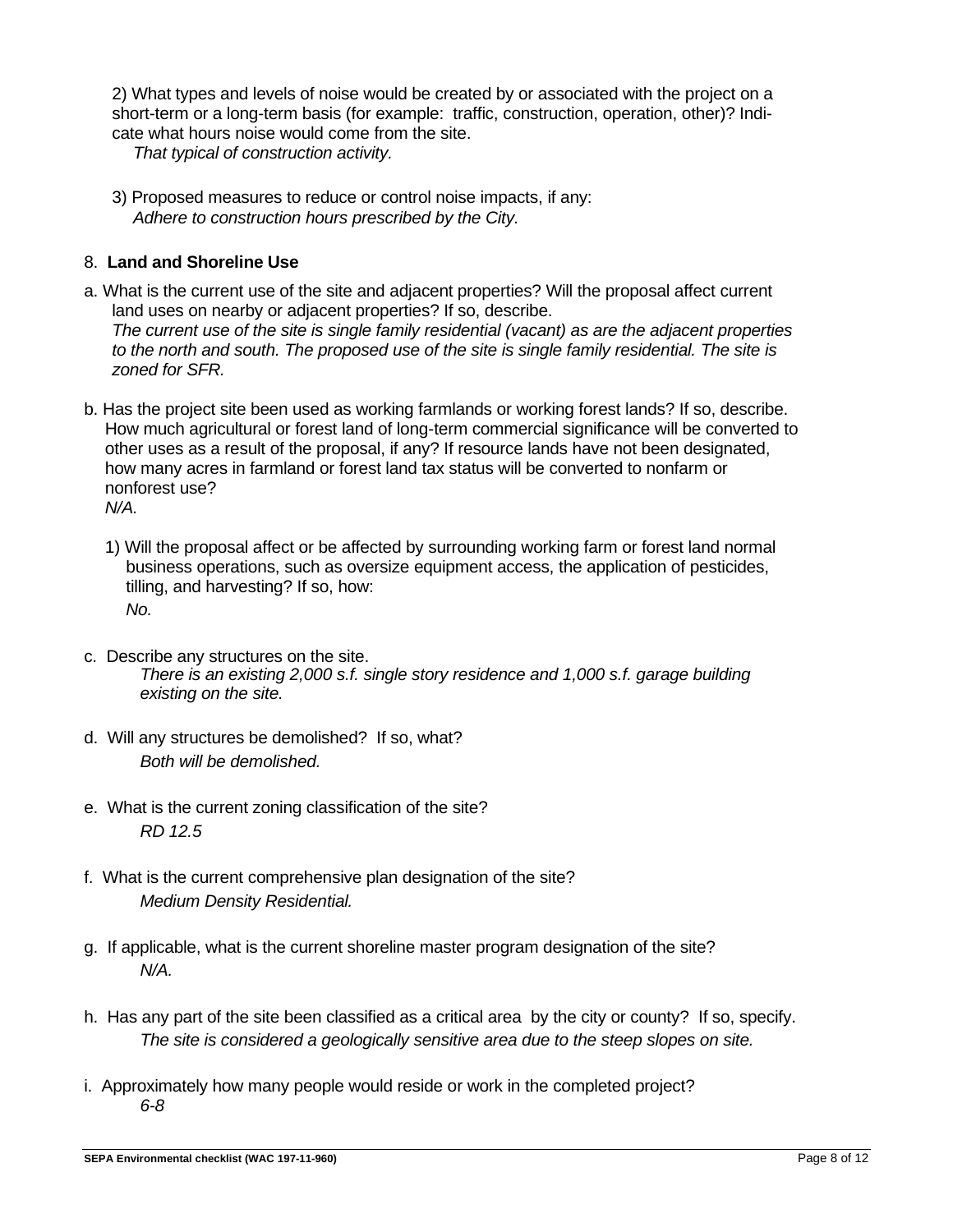- j. Approximately how many people would the completed project displace? *None. The existing residence is vacant.*
- k. Proposed measures to avoid or reduce displacement impacts, if any: *None.*
- L. Proposed measures to ensure the proposal is compatible with existing and projected land uses and plans, if any:

*The design is for a single family home consistent with the zoning. The 170,261 lot is large enough to support 13 dwelling units based on density, and with density transfer to the developable lots, 4 homes could be located on this property. This project and the short plat will only include 3 single family dwellings on the property.*

m. Proposed measures to ensure the proposal is compatible with nearby agricultural and forest lands of long-term commercial significance, if any: NA. *N/A.*

# 9. **Housing**

- a. Approximately how many units would be provided, if any? Indicate whether high, middle, or low-income housing. *1 high end custom residence and 2 middle-income residences.*
- b. Approximately how many units, if any, would be eliminated? Indicate whether high, middle, or low-income housing.

*One middle-income SFR.*

c. Proposed measures to reduce or control housing impacts, if any: *None.*

# 10. **Aesthetics**

- a. What is the tallest height of any proposed structure(s), not including antennas; what is the principal exterior building material(s) proposed? *29.23 feet*
- b. What views in the immediate vicinity would be altered or obstructed? *Some homes to the south may have some alteration of their view through the site.*
- b. Proposed measures to reduce or control aesthetic impacts, if any: *The home design is a high end home utilizing attractive building materials and designed to moderate the size and scale of the building through the use of varied roof lines modulation of exterior envelope.*

# 11. **Light and Glare**

a. What type of light or glare will the proposal produce? What time of day would it mainly occur?

*That typical of a single family residence, such as exterior landscape lighting.*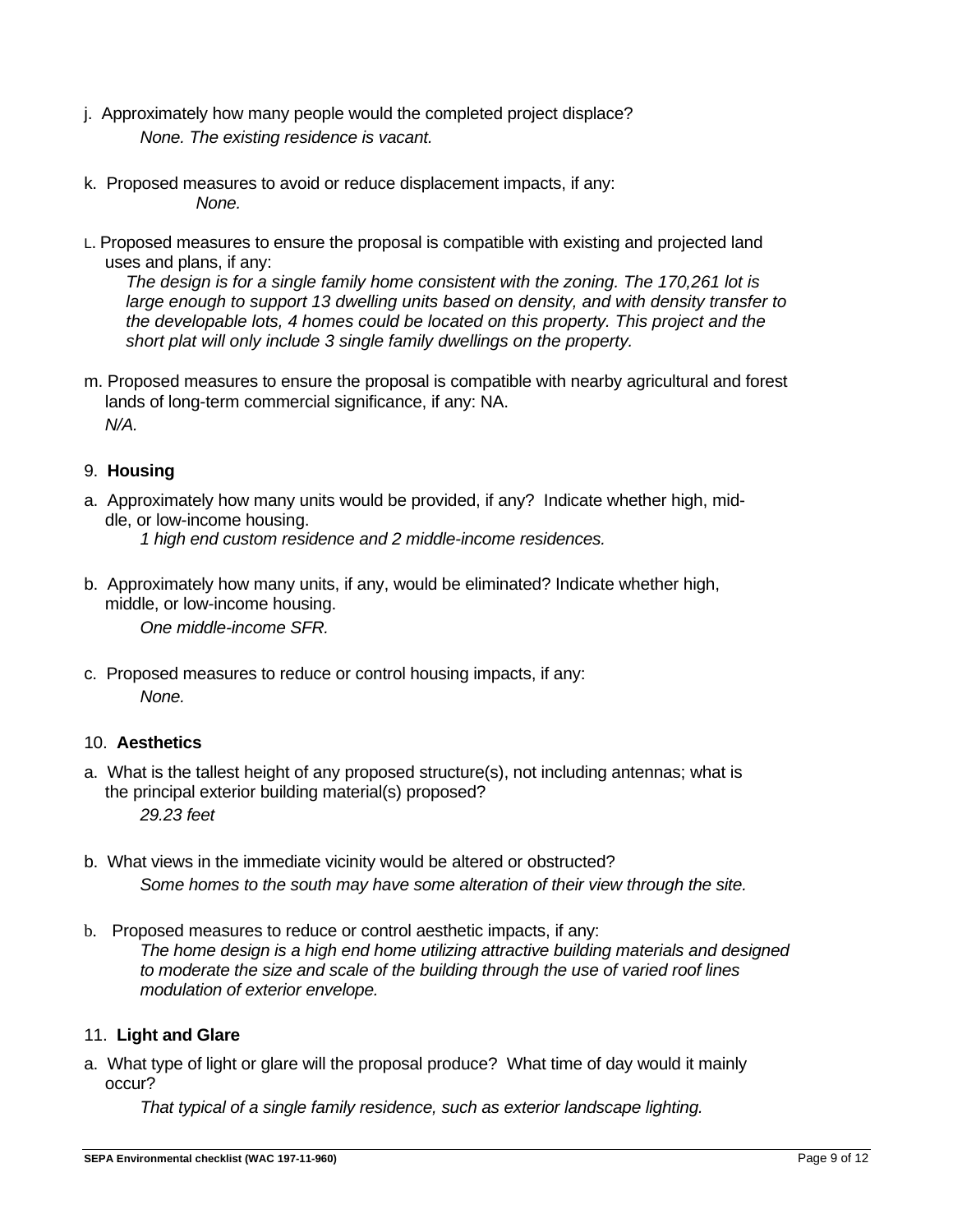- b. Could light or glare from the finished project be a safety hazard or interfere with views? *No.*
- c. What existing off-site sources of light or glare may affect your proposal? *None.*
- d. Proposed measures to reduce or control light and glare impacts, if any: *Locate and direct exterior lighting away from neighboring homes to avoid glare.*

# 12. **Recreation**

- a. What designated and informal recreational opportunities are in the immediate vicinity? *Puget Sound, Future of Flight Museum, Mukilteo Parks, secondary roads for walking and biking.*
- b. Would the proposed project displace any existing recreational uses? If so, describe. *No.*
- c. Proposed measures to reduce or control impacts on recreation, including recreation opportunities to be provided by the project or applicant, if any: *None.*

# 13. **Historic and cultural preservation**

a. Are there any buildings, structures, or sites, located on or near the site that are over 45 years old listed in or eligible for listing in national, state, or local preservation registers located on or near the site? If so, specifically describe.

*None in the immediate vicinity.*

- b. Are there any landmarks, features, or other evidence of Indian or historic use or occupation? This may include human burials or old cemeteries. Are there any material evidence, artifacts, or areas of cultural importance on or near the site? Please list any professional studies conducted at the site to identify such resources. *None known.*
- c. Describe the methods used to assess the potential impacts to cultural and historic resources on or near the project site. Examples include consultation with tribes and the department of archeology and historic preservation, archaeological surveys, historic maps, GIS data, etc. *None.*
- d. Proposed measures to avoid, minimize, or compensate for loss, changes to, and disturbance to resources. Please include plans for the above and any permits that may be required. *None.*

# 14. **Transportation**

a. Identify public streets and highways serving the site or affected geographic area and describe proposed access to the existing street system. Show on site plans, if any. *The site is accessed from 53rd Avenue West to the south and is shown on the site plan.*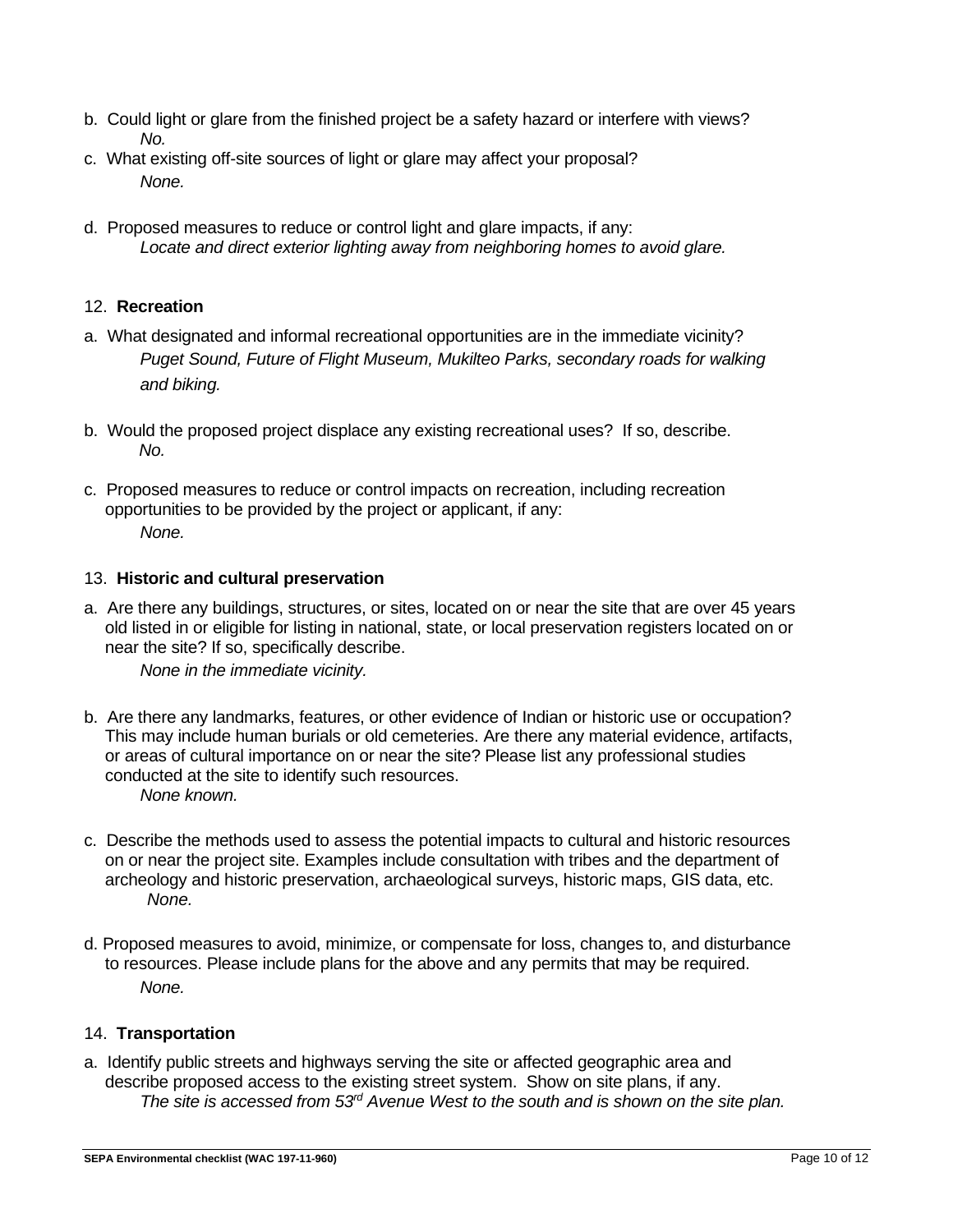- b. Is the site or affected geographic area currently served by public transit? If so, generally describe. If not, what is the approximate distance to the nearest transit stop? *Transit is available on Mukilteo Speedway within a few blocks.*
- c. How many additional parking spaces would the completed project or non-project proposal have? How many would the project or proposal eliminate? [\[help\]](http://www.ecy.wa.gov/programs/sea/sepa/ChecklistGuidance.html#Transportation)

*For the future SFR on Parcel A, 4 enclosed in the garage, 4 in the driveway outside each garage bay, and 4 additional in a grass paved area on the opposite side of the driveway.*

*For the future SFR on Parcels B and C, 2 enclosed in the garage, 2 in the driveway outside each garage bay.*

d. Will the proposal require any new or improvements to existing roads, streets, pedestrian, bicycle or state transportation facilities, not including driveways? If so, generally describe (indicate whether public or private).

*The existing private road is being upgraded to current standards.*

- e. Describe the existing condition of the proposed access road, including width of easement, width of pavement or roadway, curbs, gutters, and/or sidewalks. *The private road is designed to meet the City's standards for a private road serving up to 6 lots.*
- f. Will the project or proposal use (or occur in the immediate vicinity of) water, rail, or air transportation? If so, generally describe. *The Burlington Norther ROW. Is directly to the west at the bottom of the western slope and Paine Field is within 1 mile to the east of the property.*
- g. How many vehicular trips per day would be generated by the completed project or proposal? If known, indicate when peak volumes would occur and what percentage of the volume would be trucks (such as commercial and nonpassenger vehicles). What data or transportation models were used to make these estimates?

*Approximately 28.56 daily trips.*

- h. Will the proposal interfere with, affect or be affected by the movement of agricultural and forest products on roads or streets in the area? If so, generally describe. *No.*
- i. Proposed measures to reduce or control transportation impacts, if any: *Traffic mitigation per Mukilteo Municipal Code.*

# 15. **Public Services**

- a. Would the project result in an increased need for public services (for example: fire protection, police protection, public transit, health care, schools, other)? If so, generally describe. *Yes. An increase in public services will be required for 3 additional single-family residences.*
- b. Proposed measures to reduce or control direct impacts on public services, if any. *Mitigation payments per Mukilteo Municipal Code and taxes.*